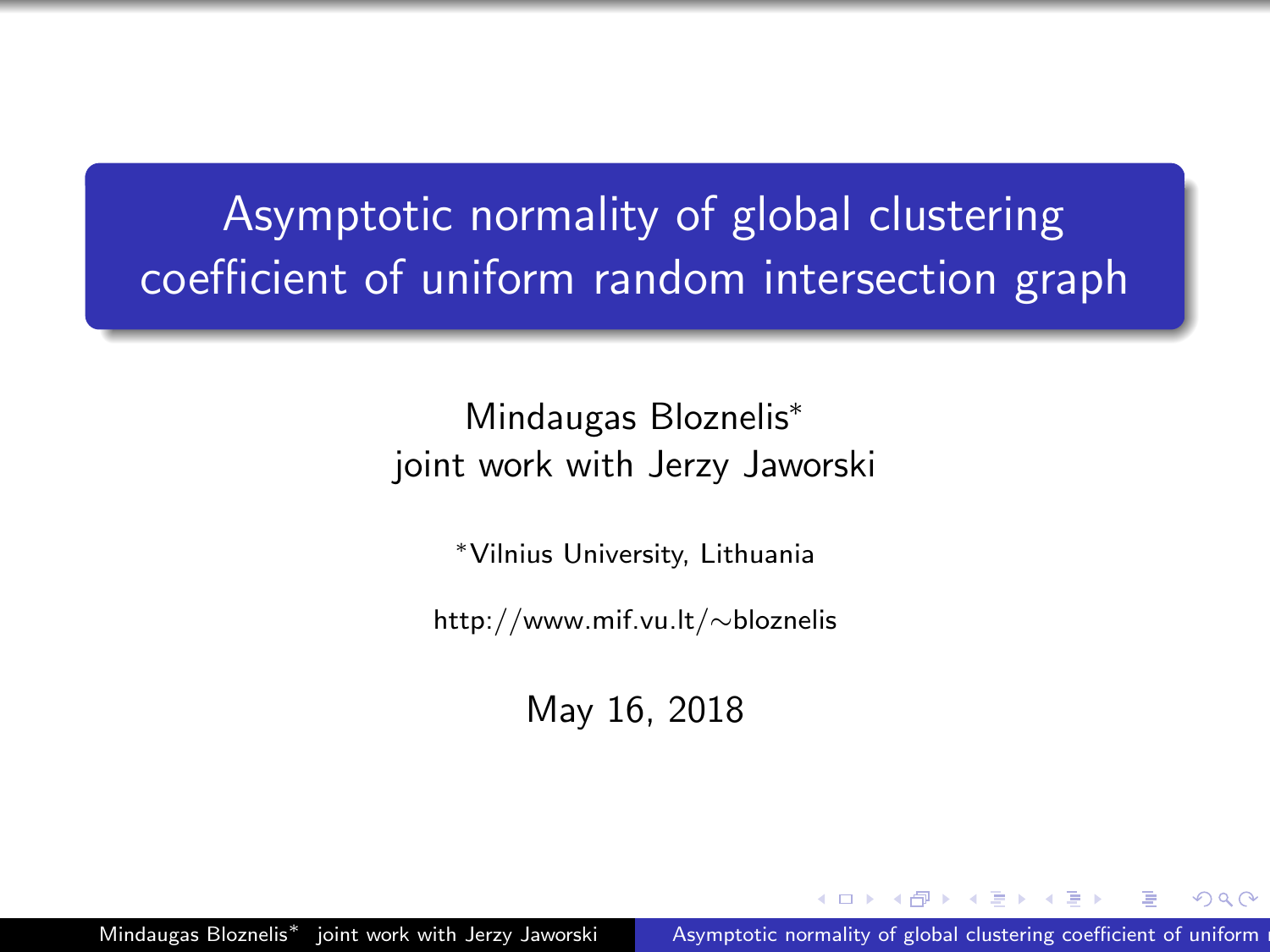The global clustering coefficient of a finite graph  $G$  is the ratio

 $C_G = 3N_{\Delta}/N_{\vee}$ 

 $N_{\Delta}$  is the number of triangles,  $N_{\Delta}$  is the number of 2−paths.

 $C_G$  represents the probability that a randomly selected path of length 2 induces triangle in  $\mathcal{G}$ .

 $C_G$  is a commonly used network characteristic, assessing the strength of the statistical association between neighboring adjacency relations.

For example, in a social network the tendency of linking actors which have a common neighbor is reflected by a non-negligible value of the global clustering coefficient.

KED KAD KED KED E LAGA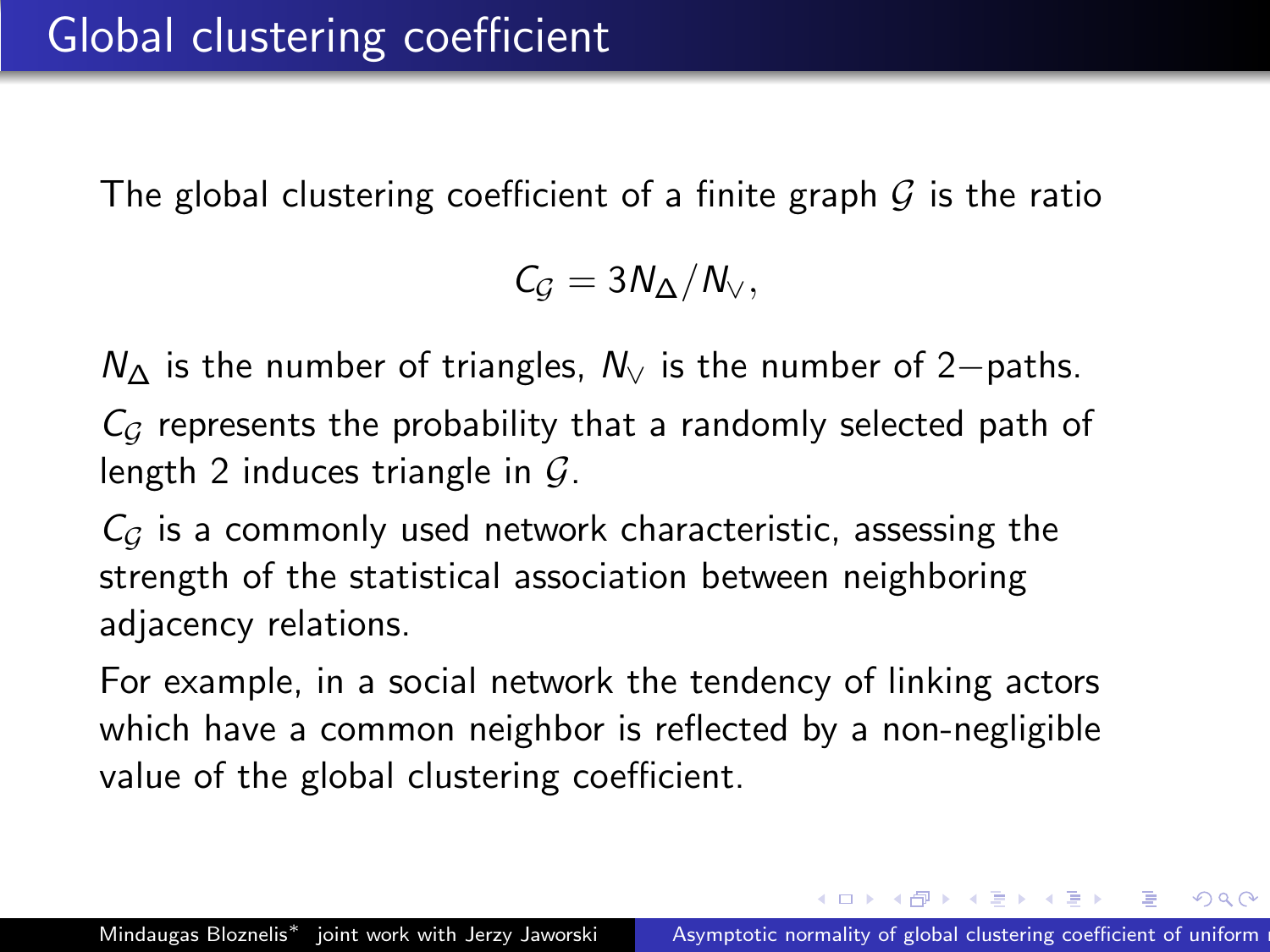### Random intersection graph, RIG

Clustering in a social network can be explained by an auxiliary bipartite structure: each actor is prescribed a collection of attributes and any two actors sharing a common attribute have high chances of being adjacent, cf. [Newman et all. Random graphs with arbitrary degree distributions and their applications. Phys.Rev.E, 2002].

The respective random intersection graph (RIG) on the vertex set  $V = \{v_1, \ldots, v_n\}$  and with the auxiliary attribute set  $W = \{w_1,$  $..., w_m$  defines adjacency relations with the help of a random bipartite graph H linking actors (=vertices) to attributes: two actors are adjacent in RIG if they have a common neighbour in H.

For H drawn uniformly at random from the class of bipartite graphs where each actor  $v_i \in V$  has exactly r neighbours in W we obtain the uniform RIG denoted  $G = G(n, m, r)$ .

Alternative definition: vertices  $v_1, \ldots, v_n$  of G are represented by iid random subsets  $S_1,\ldots,S_n\subset W$ , each of size  $r.$  Vertices  $v_i,v_j$ are adjacent whenever  $S_i \cap S_i \neq \emptyset$ . **Single**  $QQ$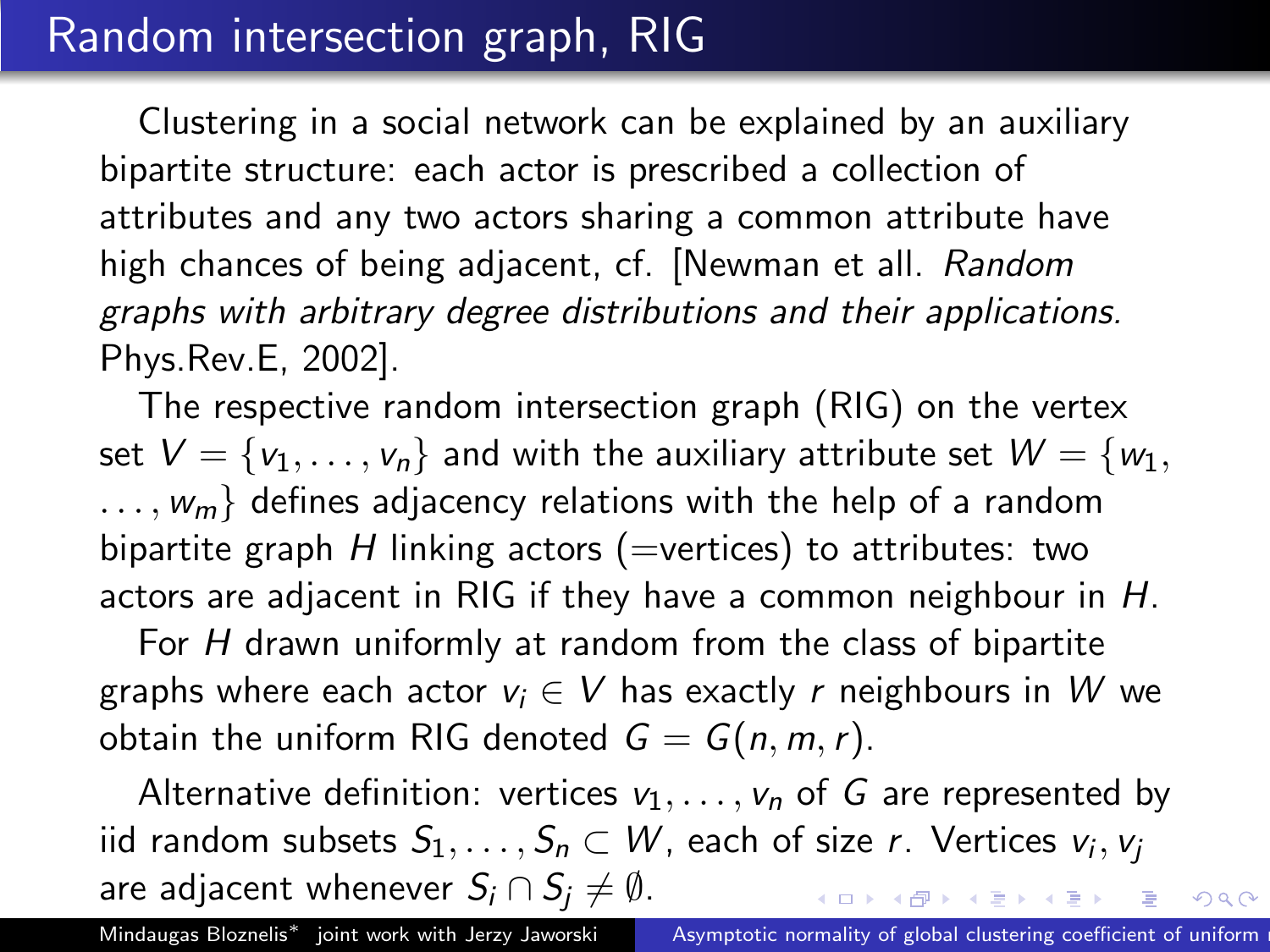# Uniform random intersection graph  $G(n, m, r)$

Vertices  $v_1, \ldots, v_n$  of  $G = G(n, m, r)$  are represented by iid random subsets  $S_1, \ldots, S_n \subset W = \{w_1, \ldots, w_m\}$ , each of size r. Vertices  $\mathsf{v}_i,\mathsf{v}_j$  are adjacent whenever  $\mathsf{S}_i\cap\mathsf{S}_j\neq\emptyset.$ 

The graph has been widely studied in the literature mainly as a model of secure wireless sensor network that uses random predistribution of keys [Eschenauer and Gligor (2002)]: each sensor  $v_i$  is prescribed a collection  $S_i$  of "secret" keys; two sensors establish a secure communication link if they share a secret key.

We consider large random intersection graphs, where  $m, n \rightarrow \infty$ . For  $r^2 = o(m)$  the edge probability is

$$
p_e = \mathbf{P}(v_i \sim v_j) = r^2 m^{-1} + O(r^4 m^{-2}).
$$

We are interested in sparse graphs with bounded average degree  $\eta := (n-1)p_e \approx (n-1)r^2m^{-1}.$ 

Paveiksliukas !

 $\mathbf{E} = \mathbf{A} \oplus \mathbf{A} + \mathbf{A} \oplus \mathbf{A} + \mathbf{A} \oplus \mathbf{A} + \mathbf{A} \oplus \mathbf{A} + \mathbf{A} \oplus \mathbf{A} + \mathbf{A} \oplus \mathbf{A} + \mathbf{A} \oplus \mathbf{A} + \mathbf{A} \oplus \mathbf{A} + \mathbf{A} \oplus \mathbf{A} + \mathbf{A} \oplus \mathbf{A} + \mathbf{A} \oplus \mathbf{A} + \mathbf{A} \oplus \mathbf{A} + \mathbf{A} \oplus \mathbf{A} + \mathbf{A$ 

 $\Omega$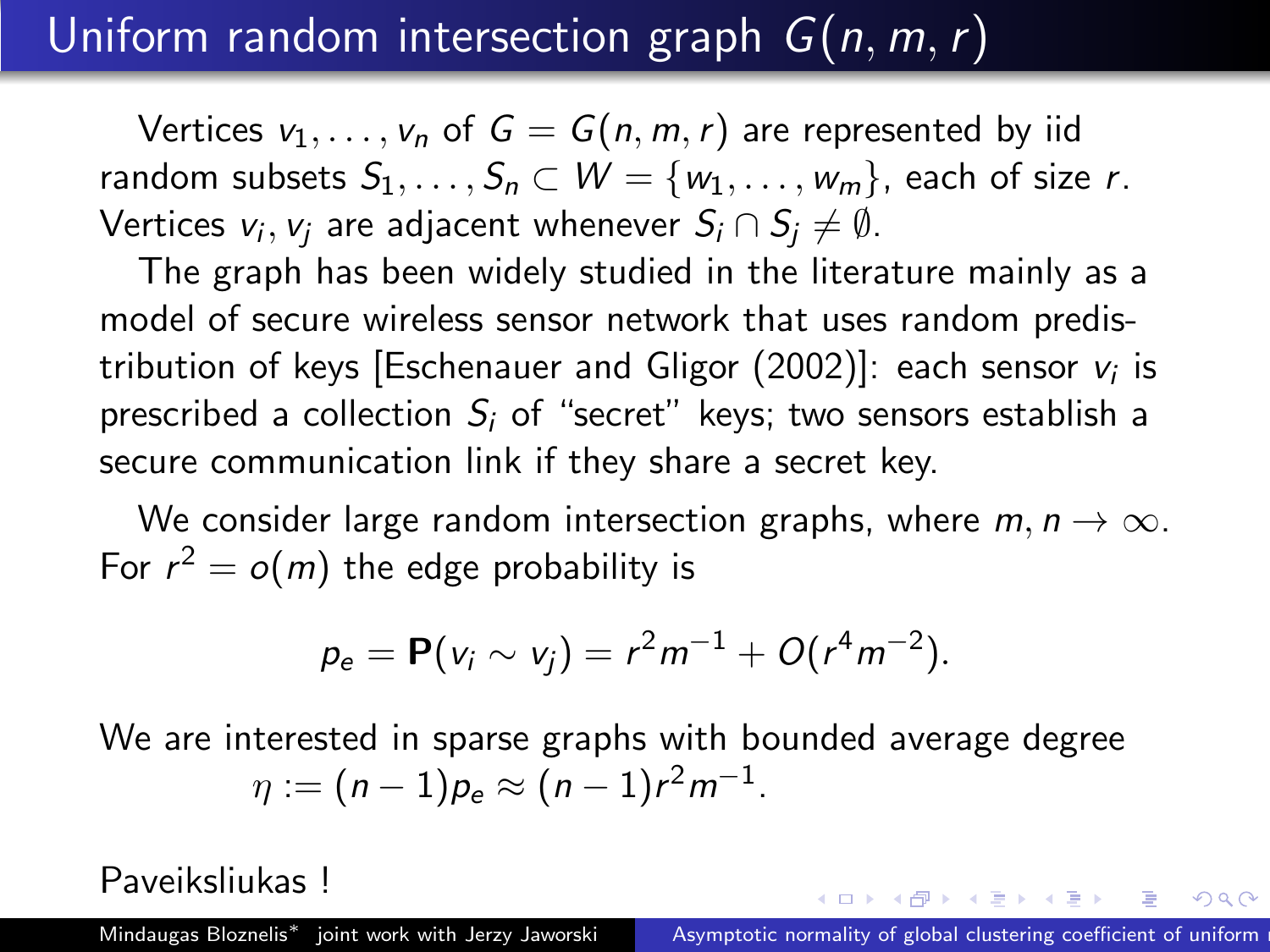<span id="page-4-0"></span>Asymptotic normality of  $C_G = 3N_{\Delta}/N_{\vee}$  (1)

Let  $G$  be an instance of  $G(n, m, r)$ . Denote

$$
\mu = \frac{3 \text{E} N_\Delta}{\text{E} N_\vee}, \quad N_\Delta^* = \frac{N_\Delta - \text{E} N_\Delta}{\text{E} N_\Delta}, \quad N_\vee^* = \frac{N_\vee - \text{E} N_\vee}{\text{E} N_\vee}.
$$

We approximate  $C_G$  by  $\mu$ . The approximation error

$$
C_{\mathcal{G}} - \mu = \mu \left( \frac{N_{\Delta}^* + 1}{N_{\vee}^* + 1} - 1 \right) = \mu (N_{\Delta}^* - N_{\vee}^*) - R \qquad (1)
$$

has the leading term  $\mu (\mathcal{N}^*_\Delta - \mathcal{N}^*_\vee)$  and (negligible) remainder

$$
R=\mu(N^*_{\Delta}-N^*_{\vee})\frac{N^*_{\vee}}{N^*_{\vee}+1}.
$$

Assume that  $EM_{\Lambda}$ ,  $EM_{\vee} \rightarrow +\infty$  and properly standardized vector  $(N_\Delta^*,N_\vee^*)$  is asymptotically (bivariate) normal. Then  $(1)$  implies the asymptotic normality of  $C_G - \mu$ .

 $\eta$ an

知ら マミトマ ミトリ ミ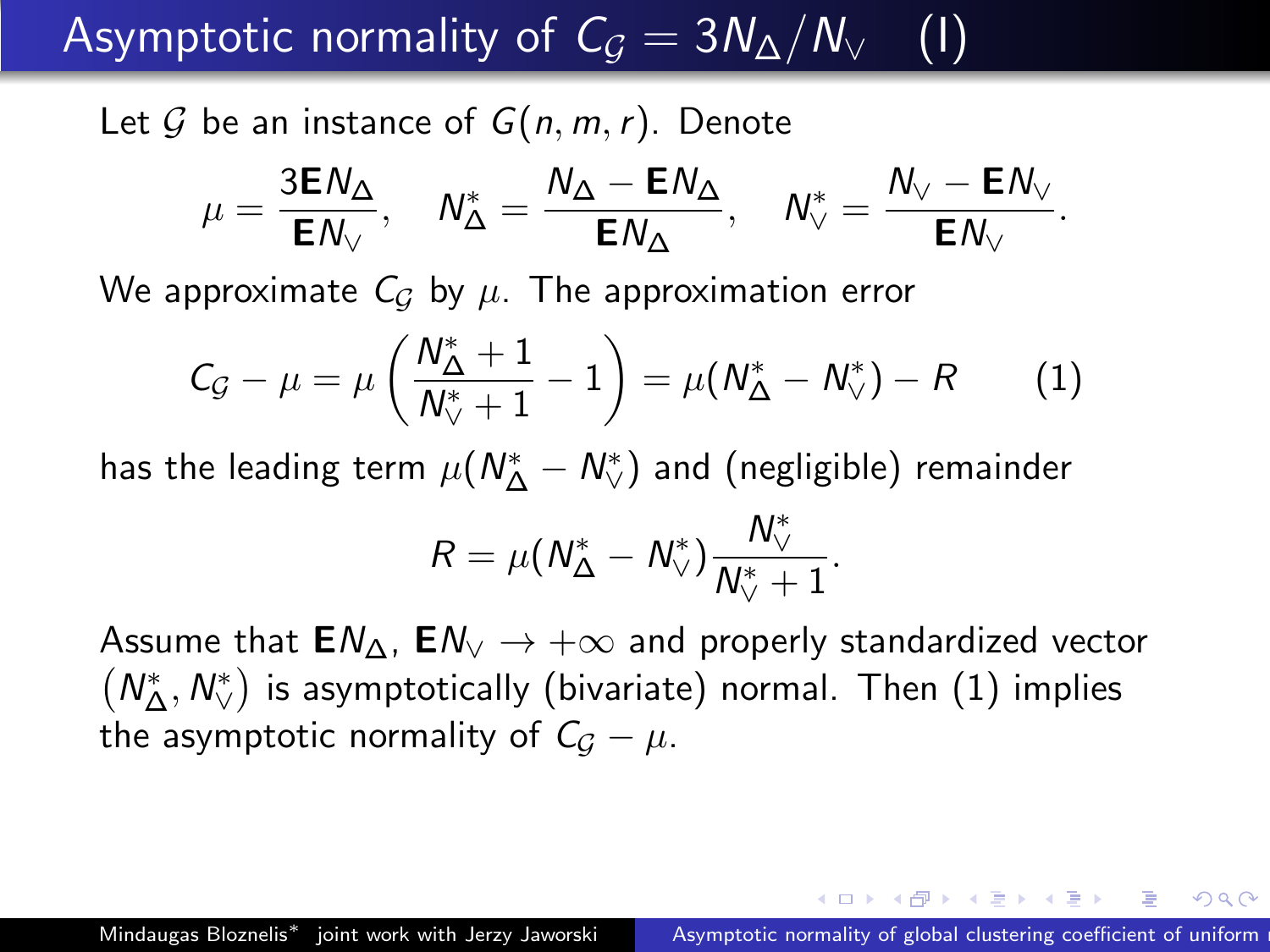<span id="page-5-0"></span>Asymptotic normality of  $C_G = 3N_{\Delta}/N_{\vee}$  (1)

Let G be an instance of  $G(n, m, r)$ . Denote

$$
\mu = \frac{3 \text{E} N_\Delta}{\text{E} N_\vee}, \quad N_\Delta^* = \frac{N_\Delta - \text{E} N_\Delta}{\text{E} N_\Delta}, \quad N_\vee^* = \frac{N_\vee - \text{E} N_\vee}{\text{E} N_\vee}.
$$

We approximate  $C_G$  by  $\mu$ . The approximation error

$$
C_{\mathcal{G}} - \mu = \mu \left( \frac{N_{\Delta}^* + 1}{N_{\vee}^* + 1} - 1 \right) = \mu (N_{\Delta}^* - N_{\vee}^*) - R \qquad (1)
$$

has the leading term  $\mu (\mathcal{N}^*_\Delta - \mathcal{N}^*_\vee)$  and (negligible) remainder

$$
R=\mu(N^*_{\Delta}-N^*_{\vee})\frac{N^*_{\vee}}{N^*_{\vee}+1}.
$$

Assume that  $EM_{\Lambda}$ ,  $EM_{\vee} \rightarrow +\infty$  and properly standardized vector  $(N_\Delta^*,N_\vee^*)$  is asymptotically (bivariate) normal. Then  $(1)$  implies the asymptotic normality of  $C_G - \mu$ . Remark. We have  $\mu = \mathbf{P}(v_2 \sim v_3 | v_1 \sim v_2, v_1 \sim v_3) = \mathbf{P}(v_2^* \sim v_3^* | v_1^* \sim v_2^*, v_1^* \sim v_3^*),$ where the vertex triple  $(v_1^*, v_2^*, v_3^*)$  is drawn [at](#page-4-0) [ra](#page-6-0)[n](#page-4-0)[do](#page-5-0)[m](#page-6-0)[.](#page-0-0)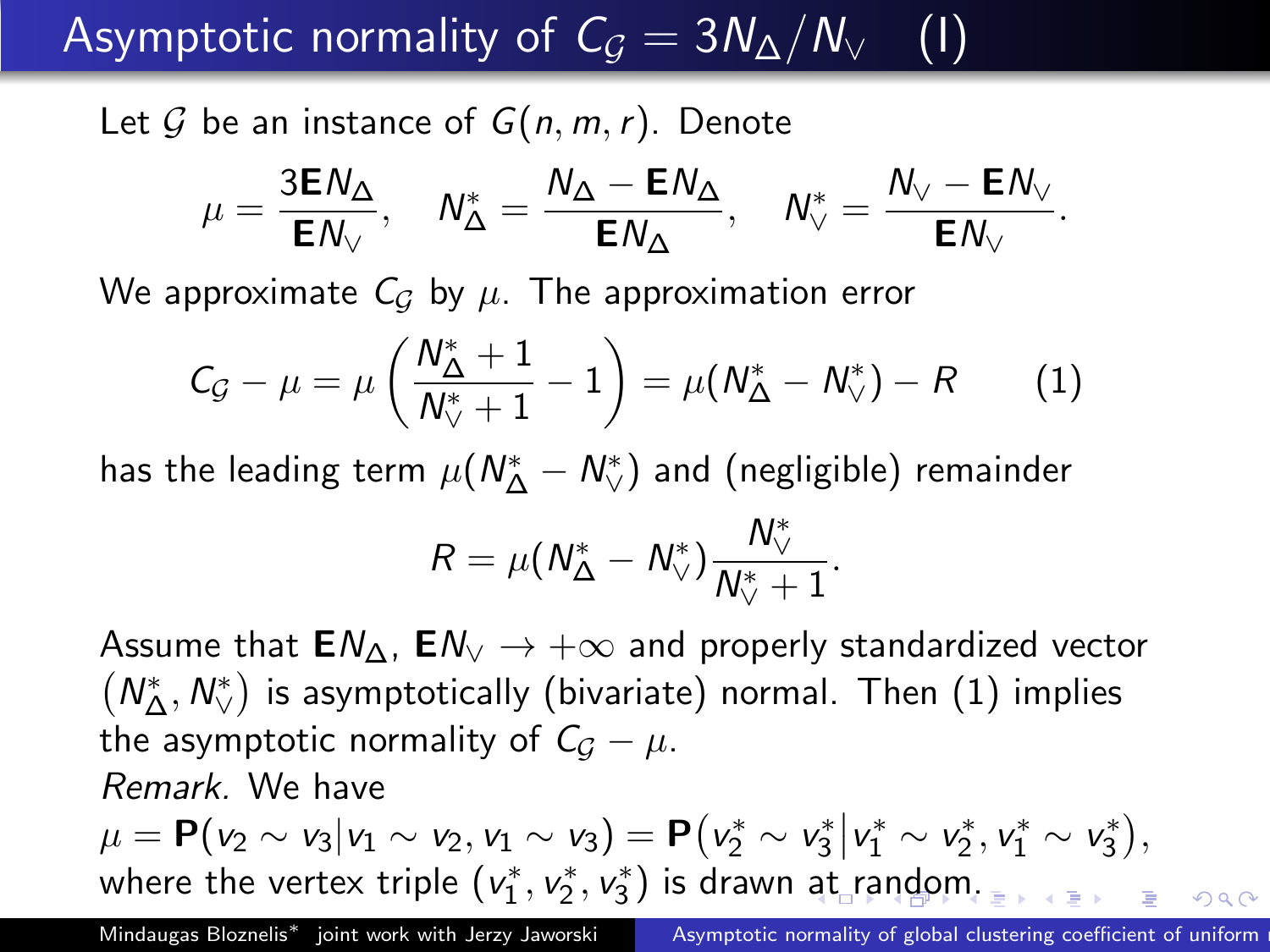<span id="page-6-0"></span>Bivariate asymptotic normality of  $(\sf{N}_\Delta,N_\vee)$  .

Denote  $\sigma_{\Delta}^2 = \text{Var} N_{\Delta}$ ,  $\sigma_{\vee}^2 = \text{Var} N_{\vee}$ ,  $\sigma_{\Delta \vee} = \text{Cov}(N_{\Delta}, N_{\vee})$ . **Proposition.** Let  $m, n \rightarrow +\infty$ . Assume that  $r \ge 2$  and  $r = O(1)$ . Assume that  $\sigma_{\Delta}^2 \rightarrow +\infty$ ,  $\sigma_{\lor}^2 \rightarrow +\infty$ . Suppose that the ratio  $\sigma_{\Delta} \sqrt{(\sigma_{\Delta} \sigma_{\Delta})}$  converges to a limit. We denote the limit  $\rho$ . Then the random vector  $\big(\sigma_{\Delta}^{-1}(N_{\Delta}-\mathsf{E} N_{\Delta}),\,\sigma_{\vee}^{-1}(N_{\vee}-\mathsf{E} N_{\vee})\big)$  converges in distribution to a Gaussian random vector ( $\xi_{\Delta}, \xi_{\vee}$ ), where  $\mathsf{E} \xi_j = 0$ ,  $\mathsf{E} \xi_j^2 = 1$ ,  $j = \Delta, \vee$ , and  $\mathsf{E} \xi_\Delta \xi_\vee = \rho$ .

*Remark* about the scaling of  $\sigma_{\Delta}$  and  $\sigma_{\vee}$ . We have for  $r^3 = o(m)$ 

$$
\sigma_{\Delta}^2 \approx \frac{1}{2r^2} m \eta^3 + \frac{1}{6r} m \eta^2, \quad \sigma_{\vee}^2 \approx n \eta^3 \left( 2 + \frac{2}{r} + \frac{1}{2r^2} \right) + n \eta^2 \left( \frac{1}{2} + \frac{1}{r} \right),
$$
  

$$
\sigma_{\Delta\vee} \approx n \eta^3 \left( \frac{1}{2r^2} + \frac{1}{r} \right) + n \eta^2 \frac{1}{2r}.
$$

Recall that  $\eta = (n-1)p_e \approx nr^2m^{-1}$  denotes the average degree. For fixed r and bounded  $\eta \approx \eta_0 > 0$  we have

$$
\rho \approx \frac{\eta_0(1+2r)+r}{\sqrt{(\eta_0+3^{-1}r)(\eta_0(4r^2+4r+1)+r^2r+2r)}}.
$$
\nMindaugas Bloznelis\* joint work with Jerzy Jaworski

\nAsymptotic normality of global clustering coefficient of uniform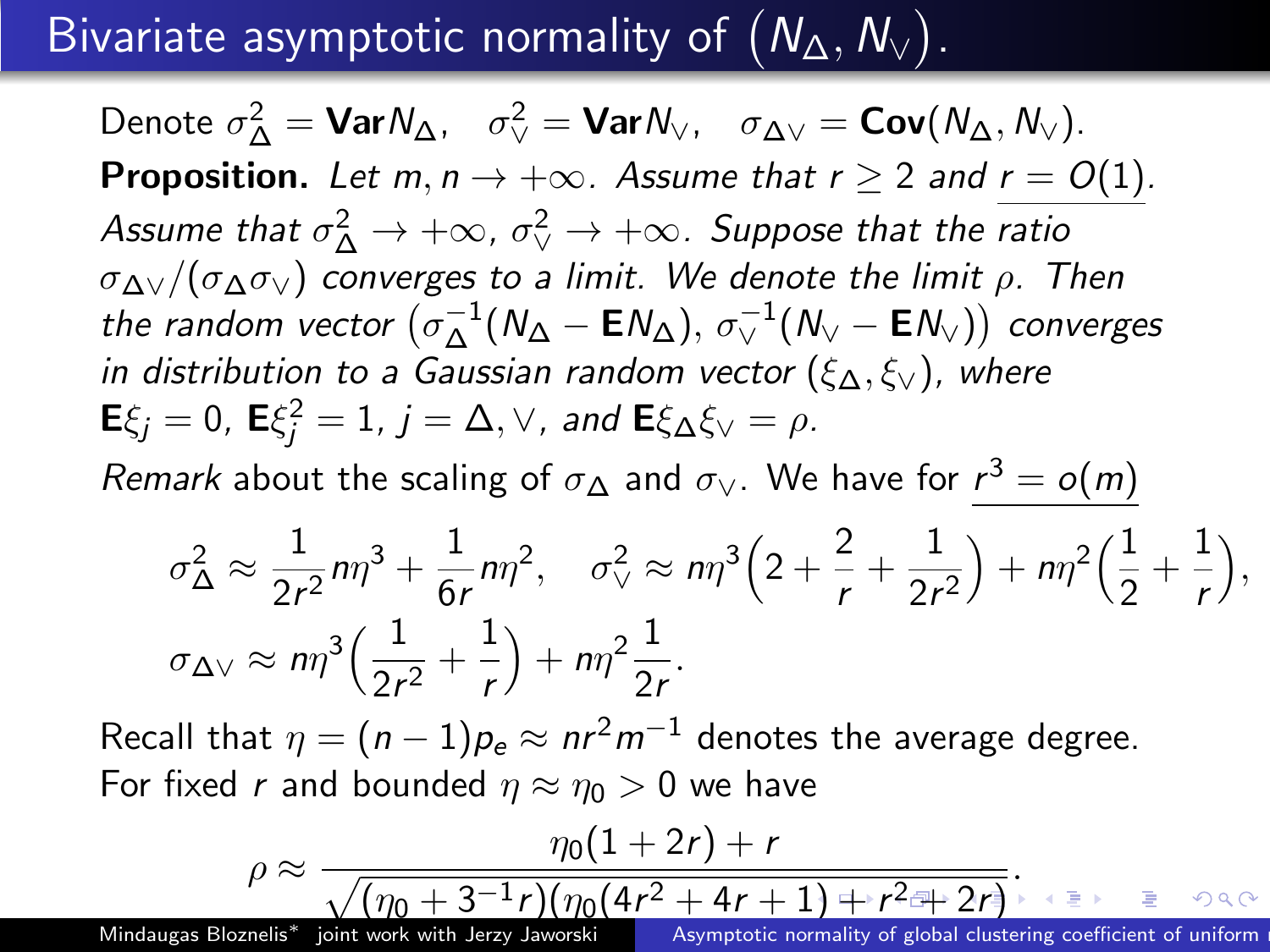<span id="page-7-0"></span>Asymptotic normality of  $C_G = 3N_{\Delta}/N_{\sqrt{2}}$  (II)

The bivariate asymptotic normality (Proposition)

$$
\Big(\frac{N_{\Delta} - \text{EN}_{\Delta}}{\sigma_{\Delta}^{-1}}, \frac{N_{\vee} - \text{EN}_{\vee}}{\sigma_{\vee}^{-1}}\Big) \to (\xi_{\Delta}, \xi_{\vee})
$$

implies the approximation (in distribution)

$$
C_G \approx \mu \Big( \frac{N_{\Delta} - \mathbf{E} N_{\Delta}}{\mathbf{E} N_{\Delta}} - \frac{N_{\vee} - \mathbf{E} N_{\vee}}{\mathbf{E} N_{\vee}} \Big) \approx \mu \Big( \frac{\sigma_{\Delta}}{\mathbf{E} N_{\Delta}} \xi_{\Delta} - \frac{\sigma_{\vee}}{\mathbf{E} N_{\vee}} \xi_{\vee} \Big) \tag{*}
$$

Hence the asymptotic normality of  $C_G$ .

Comment on the contribution of  $N_\Lambda$  and  $N_\nu$  to (\*):

• for  $r = O(1)$  the coefficients  $\sigma_{\Lambda}/EN_{\Lambda}$  and  $\sigma_{\rm V}/EN_{\rm V}$  are of the same order of magnitude, thus,  $N_\Lambda$  and  $N_\nu$  enter on equal terms;  $\bullet$  for  $r\to +\infty$ ,  $\eta=o(r)$  we have  $\sigma_\vee /{\sf E}{\sf \;N}_\vee=o\bigl(\sigma_\Delta /{\sf E}{\sf \;N}_\Delta\bigr)$ , that is,

the triangle count  $N_{\Lambda}$  outplays  $N_{\Lambda}$ .

These observations follow easily from the relations  $\mathsf{Var} \xi_\Delta = \mathsf{Var} \xi_\vee = 1, \quad \mu = 3 \mathsf{E} N_\Delta / \mathsf{E} N_\vee \approx r^{-1},$ 

$$
\sigma_\Delta^2 \approx \frac{1}{2r^2} m \eta^3 + \frac{1}{6r} m \eta^2, \quad \sigma_\vee^2 \approx m \eta^3 \left( 2 + \frac{2}{r} + \frac{1}{2r^2} \right) + m \eta^2 \left( \frac{1}{2} + \frac{1}{r} \right), \quad \text{as} \quad \text{and} \quad \text{and} \quad \text{and} \quad \text{and} \quad \text{and} \quad \text{and} \quad \text{and} \quad \text{and} \quad \text{and} \quad \text{and} \quad \text{and} \quad \text{and} \quad \text{and} \quad \text{and} \quad \text{and} \quad \text{and} \quad \text{and} \quad \text{and} \quad \text{and} \quad \text{and} \quad \text{and} \quad \text{and} \quad \text{and} \quad \text{and} \quad \text{and} \quad \text{and} \quad \text{and} \quad \text{and} \quad \text{and} \quad \text{and} \quad \text{and} \quad \text{and} \quad \text{and} \quad \text{and} \quad \text{and} \quad \text{and} \quad \text{and} \quad \text{and} \quad \text{and} \quad \text{and} \quad \text{and} \quad \text{and} \quad \text{and} \quad \text{and} \quad \text{and} \quad \text{and} \quad \text{and} \quad \text{and} \quad \text{and} \quad \text{and} \quad \text{and} \quad \text{and} \quad \text{and} \quad \text{and} \quad \text{and} \quad \text{and} \quad \text{and} \quad \text{and} \quad \text{and} \quad \text{and} \quad \text{and} \quad \text{and} \quad \text{and} \quad \text{and} \quad \text{and} \quad \text{and} \quad \text{and} \quad \text{and} \quad \text{and} \quad \text{and} \quad \text{and} \quad \text{and} \quad \text{and} \quad \text{and} \quad \text{and} \quad \text{and} \quad \text{and} \quad \text{and} \quad \text{and} \quad \text{and} \quad \text{and} \quad \text{and} \quad \text{and} \quad \text{and} \quad \text{and} \quad \text{and} \quad \text{and} \quad \text{and} \quad \text{and} \quad \text{and} \quad \text{and} \quad \text{and} \
$$

Mindaugas Bloznelis<sup>\*</sup> joint work with Jerzy Jaworski

Asymptotic normality of global clustering coefficient of uniform